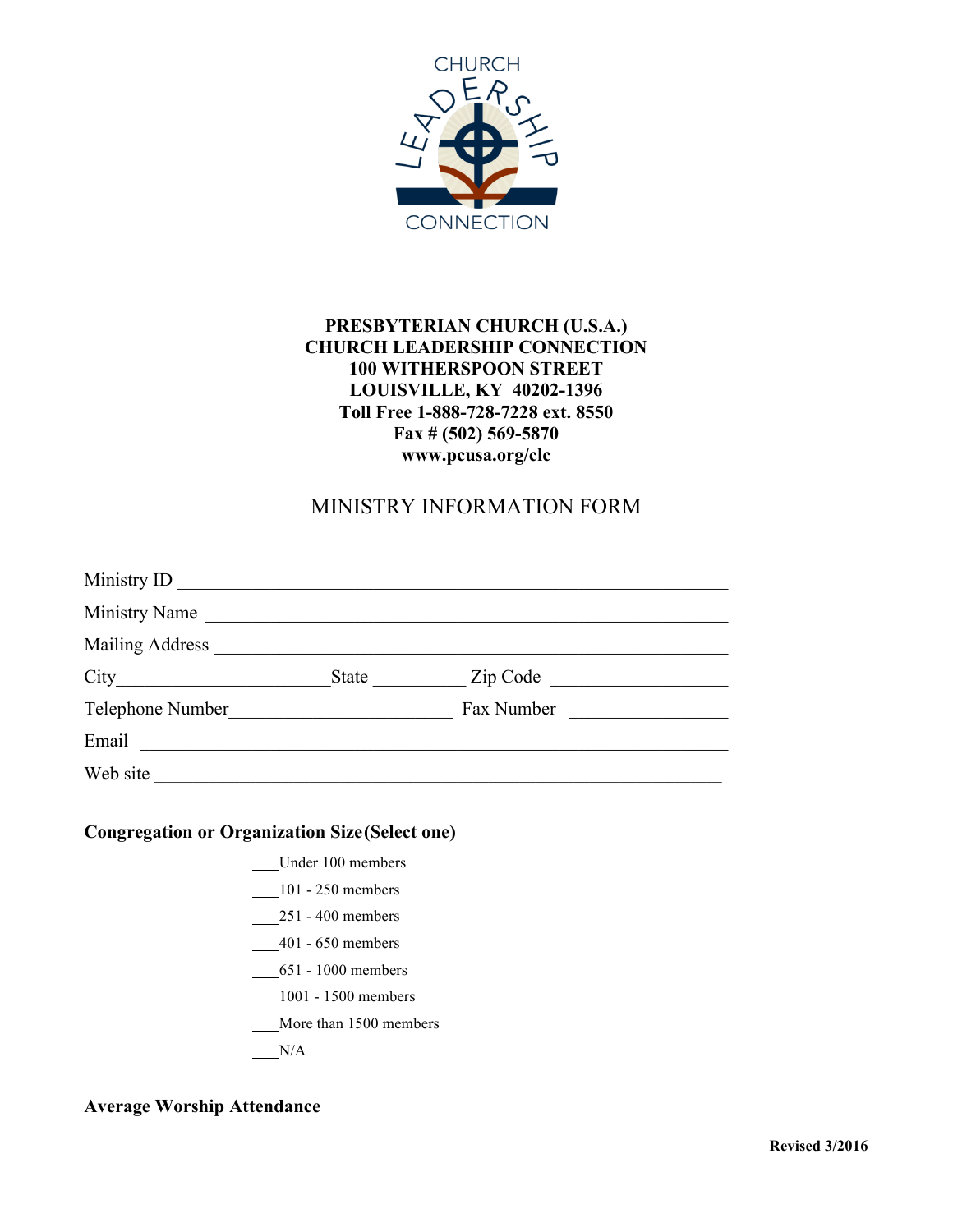

## **Church School Attendance**

## **Church School Curriculum**

Check if certified as eligible for participation in the Seminary Debt Assistance Program

#### **Ethnic Composition Of Congregation** *(in whole %):*

*Enter the percentage of each racial ethnic component of your congregation.*

|                               | American Indian or Alaska Native             |                                                       |                                                                                                                                                                                                                                      |  |  |  |  |
|-------------------------------|----------------------------------------------|-------------------------------------------------------|--------------------------------------------------------------------------------------------------------------------------------------------------------------------------------------------------------------------------------------|--|--|--|--|
|                               | Asian                                        |                                                       |                                                                                                                                                                                                                                      |  |  |  |  |
|                               |                                              | Black or African American (African Native, Caribbean) |                                                                                                                                                                                                                                      |  |  |  |  |
|                               |                                              | Hispanic Latino/Latina, Spanish                       |                                                                                                                                                                                                                                      |  |  |  |  |
|                               | Middle Eastern                               |                                                       |                                                                                                                                                                                                                                      |  |  |  |  |
|                               |                                              | Native Hawaiian or Other Pacific Islander             |                                                                                                                                                                                                                                      |  |  |  |  |
|                               | White                                        |                                                       |                                                                                                                                                                                                                                      |  |  |  |  |
|                               | Other                                        |                                                       |                                                                                                                                                                                                                                      |  |  |  |  |
|                               |                                              |                                                       |                                                                                                                                                                                                                                      |  |  |  |  |
|                               |                                              | Synod                                                 | <u> 1989 - Johann Stoff, deutscher Stoffen und der Stoffen und der Stoffen und der Stoffen und der Stoffen und der Stoffen und der Stoffen und der Stoffen und der Stoffen und der Stoffen und der Stoffen und der Stoffen und d</u> |  |  |  |  |
|                               | <b>Community Type (select one)</b>           |                                                       |                                                                                                                                                                                                                                      |  |  |  |  |
|                               | College                                      | Rural                                                 | Suburban                                                                                                                                                                                                                             |  |  |  |  |
|                               | Small City                                   | Town                                                  | Urban                                                                                                                                                                                                                                |  |  |  |  |
|                               | Village                                      | Recreation                                            | Retirement                                                                                                                                                                                                                           |  |  |  |  |
|                               | N/A                                          |                                                       |                                                                                                                                                                                                                                      |  |  |  |  |
|                               |                                              |                                                       |                                                                                                                                                                                                                                      |  |  |  |  |
|                               | <b>Clerk of Session Contact Information:</b> |                                                       |                                                                                                                                                                                                                                      |  |  |  |  |
| $\mathbf{M}$ and $\mathbf{A}$ |                                              |                                                       |                                                                                                                                                                                                                                      |  |  |  |  |

| Name            |                          |
|-----------------|--------------------------|
| Address         |                          |
| City            | Zip Code<br><b>State</b> |
| Preferred Phone | Alternate Phone          |
| E-mail          | <b>FAX</b>               |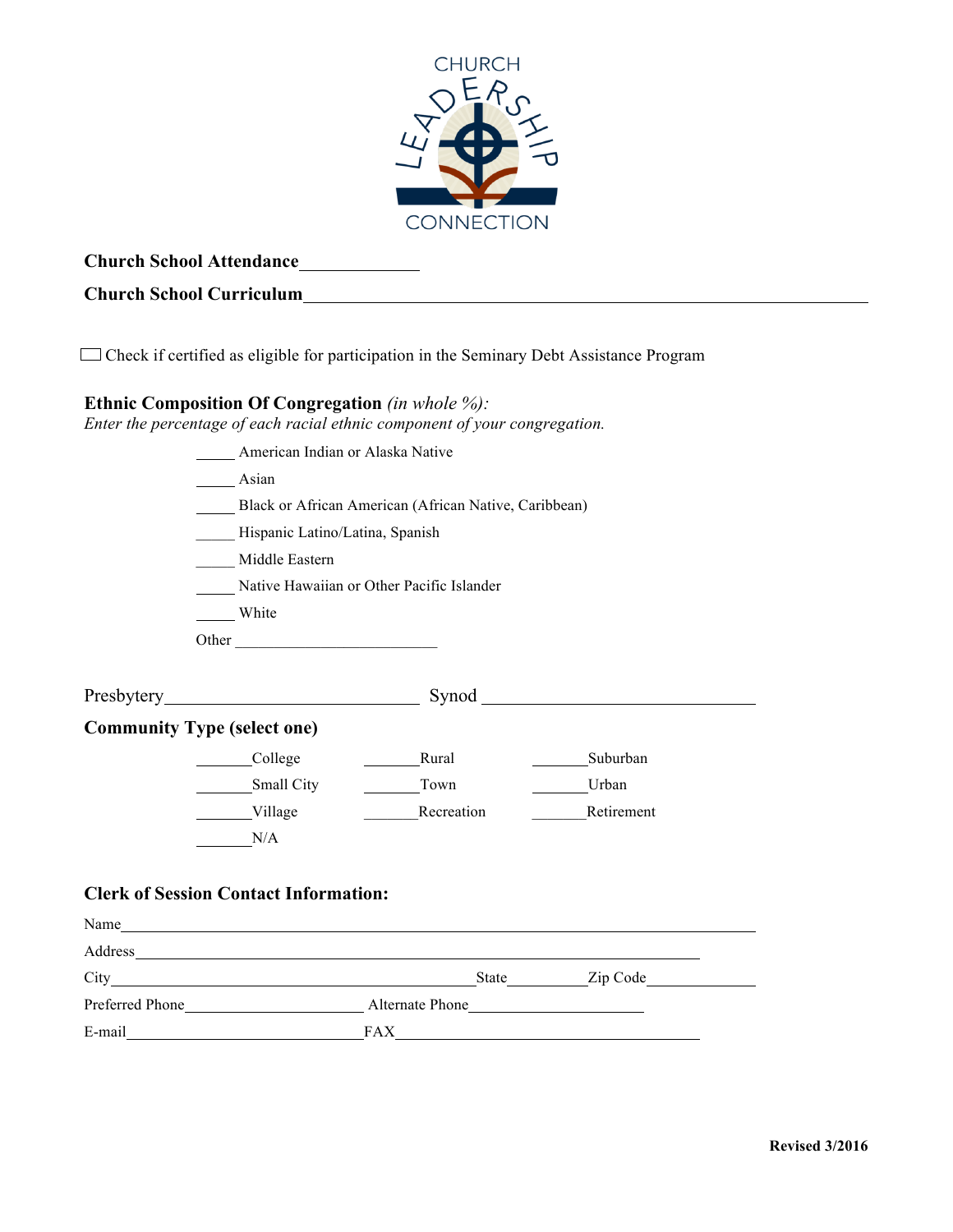

### **\*Select below the position to be filled and the minimal number of years of experience required (***e.g. no experience, first ordained call, up to 2 years, 2-5 years, 5-10 years, or above 10 years)*

| Years of          | <b>Position Type</b>                  | <b>Years of</b>   | <b>Position Type</b>               |
|-------------------|---------------------------------------|-------------------|------------------------------------|
| <b>Experience</b> |                                       | <b>Experience</b> |                                    |
|                   | Solo Pastor                           |                   | <b>General Assembly Staff</b>      |
|                   | Head of Staff (Multi-staff Pastor,    |                   | Church Business Administrator      |
|                   | who supervised two teaching elders    |                   |                                    |
|                   | and other staff)                      |                   |                                    |
|                   | Head of Staff (supervised one         |                   | <b>Executive Director</b>          |
|                   | teaching elder and other staff)       |                   |                                    |
|                   | Associate Pastor (Christian           |                   | Director of Music (non-ordained)   |
|                   | Education)                            |                   |                                    |
|                   | <b>Associate Pastor (Youth)</b>       |                   | Minister of Music (ordained)       |
|                   | Associate Pastor (Other)              |                   | Mission Co-worker (International)  |
|                   | Pastor (Church Planter, New           |                   | Christian Educator (Certified)     |
|                   | <b>Worshipping Community)</b>         |                   |                                    |
|                   | Pastor                                |                   | Christian Educator (non-certified) |
|                   | (Transformation/Redevelopment)        |                   |                                    |
|                   | Pastor Interim                        |                   | Administrator                      |
|                   | Pastor (for a designated term)        |                   | <b>Funds Developer</b>             |
|                   | Pastor (Other Temporary i.e., Supply, |                   | <b>Finance Manager</b>             |
|                   | Student)                              |                   |                                    |
|                   | Pastor, yoked/parish                  |                   | Media Specialist                   |
|                   | Co-pastor                             |                   | Communicator                       |
|                   | <b>Executive Pastor</b>               |                   | $\overline{\text{Coordinator}}$    |
|                   | Evangelist or Mission Pastor          |                   | Youth Director (non-ordained)      |
|                   | Bi-vocational/Tentmaker               |                   | Other                              |
|                   | Chaplain                              |                   |                                    |
|                   | Pastoral Counselor                    |                   |                                    |
|                   | College/Seminary Faculty              |                   |                                    |
|                   | <b>Seminary Staff</b>                 |                   |                                    |
|                   | <b>Campus Ministry</b>                |                   |                                    |
|                   | General Presbyter/Executive           |                   |                                    |
|                   | Presbyter                             |                   |                                    |
|                   | Presbytery Leader                     |                   |                                    |
|                   | <b>Stated Clerk (Presbytery)</b>      |                   |                                    |
|                   | Synod Executive                       |                   |                                    |
|                   | Mid-Council Program Staff             |                   |                                    |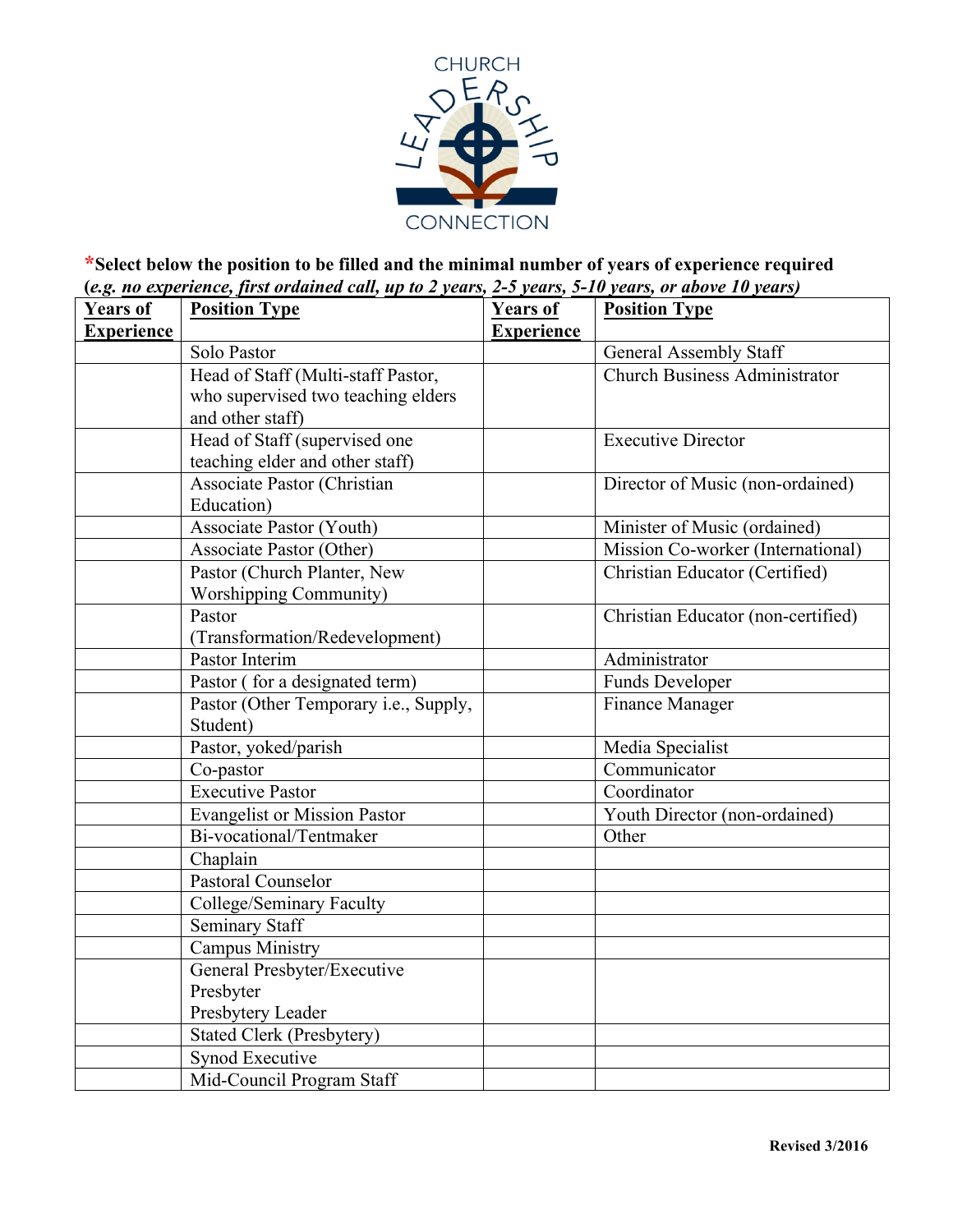

| <b>Full Time</b>                              |                                                                                                                                                                                                                               | Part Time                                                                                                                             | Open to Either                                                                                             |
|-----------------------------------------------|-------------------------------------------------------------------------------------------------------------------------------------------------------------------------------------------------------------------------------|---------------------------------------------------------------------------------------------------------------------------------------|------------------------------------------------------------------------------------------------------------|
|                                               | Bi-vocational (able to provide employment through outside partnership)                                                                                                                                                        |                                                                                                                                       |                                                                                                            |
|                                               | Is this a yoked congregation? No Yes<br>(If yes, please complete the Yoked Congregation Detail Form.)                                                                                                                         |                                                                                                                                       |                                                                                                            |
|                                               |                                                                                                                                                                                                                               |                                                                                                                                       |                                                                                                            |
|                                               | <b>Clergy Couple</b> (Are you open to a clergy couple?) Yes No                                                                                                                                                                |                                                                                                                                       |                                                                                                            |
|                                               |                                                                                                                                                                                                                               |                                                                                                                                       | <b>Certification/Training</b> (check below the desired certification or training needed for the position): |
|                                               |                                                                                                                                                                                                                               |                                                                                                                                       |                                                                                                            |
| <b>Interim/Transitional Ministry Training</b> |                                                                                                                                                                                                                               |                                                                                                                                       | <b>Interim Executive Presbyter Training</b>                                                                |
|                                               |                                                                                                                                                                                                                               |                                                                                                                                       | <b>Certified Business Administrator</b>                                                                    |
| <b>Certified Christian Educator</b>           |                                                                                                                                                                                                                               |                                                                                                                                       |                                                                                                            |
| <b>Certified Conflict Mediator</b>            |                                                                                                                                                                                                                               |                                                                                                                                       | <b>Clinical Pastoral Education Training</b>                                                                |
|                                               | Other and the contract of the contract of the contract of the contract of the contract of the contract of the contract of the contract of the contract of the contract of the contract of the contract of the contract of the |                                                                                                                                       |                                                                                                            |
| <b>Language Requirements</b>                  |                                                                                                                                                                                                                               |                                                                                                                                       |                                                                                                            |
| English                                       | Spanish                                                                                                                                                                                                                       | Korean                                                                                                                                | French                                                                                                     |
| Arabic                                        | Armenian                                                                                                                                                                                                                      | Creole                                                                                                                                | Portuguese                                                                                                 |
| Japanese                                      | Russian                                                                                                                                                                                                                       | Swahili                                                                                                                               | <b>Burmese</b>                                                                                             |
| Cambodian                                     | Indonesian                                                                                                                                                                                                                    | Laotian                                                                                                                               | Thai                                                                                                       |
| Vietnamese<br>Twi                             | Taiwanese<br>Sign Language                                                                                                                                                                                                    | Cantonese<br>$\begin{array}{c} \begin{array}{c} \begin{array}{c} \begin{array}{c} \end{array} \\ \end{array} \end{array} \end{array}$ | <b>Mandarin Chinese</b><br>Other                                                                           |

## **Mission Statement**

What is your congregation's or organization's Mission Statement?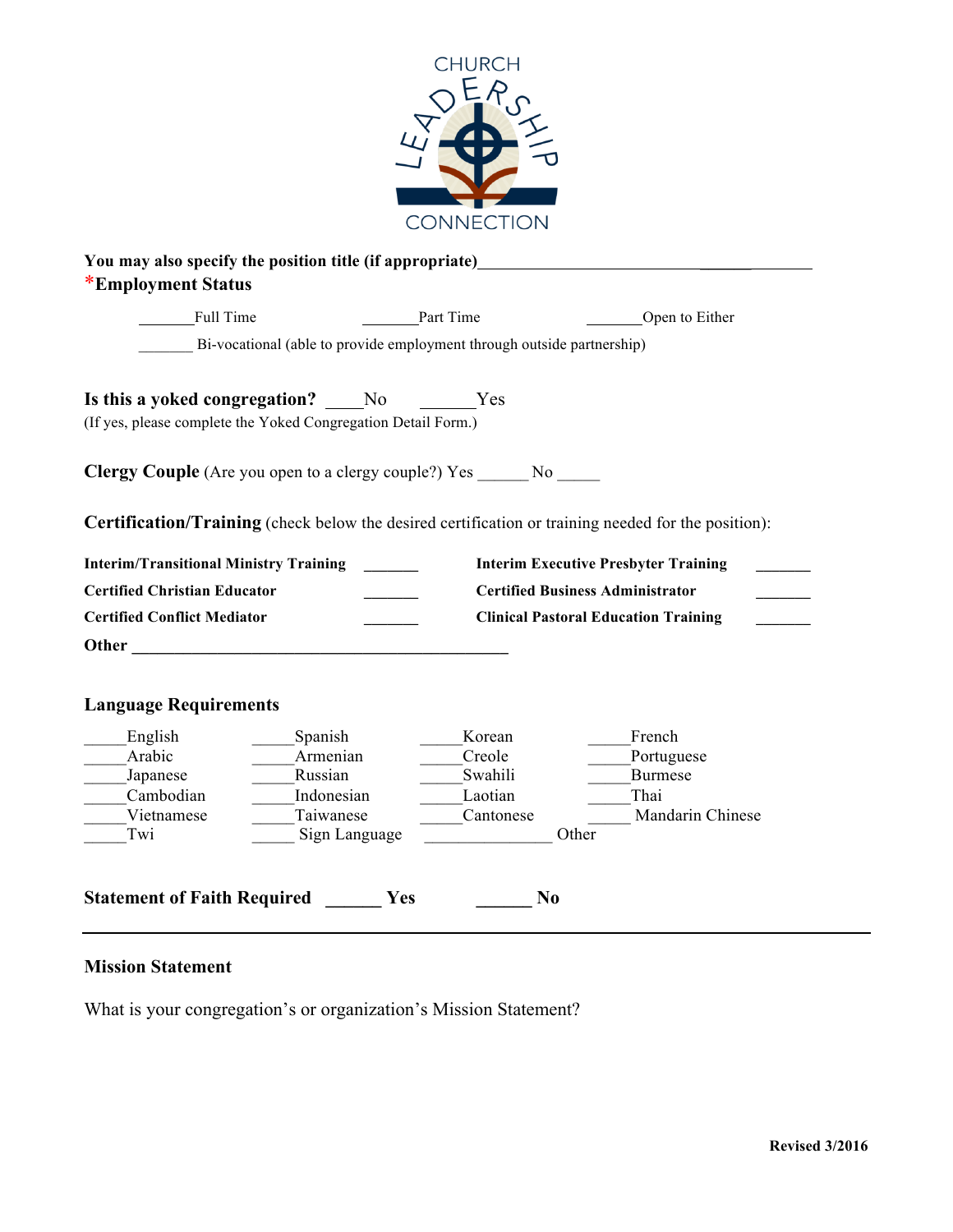

# **NARRATIVE QUESTIONS**

*(For each narrative question, please limit your responses to no more than 1500 characters including spaces and punctuation.)*

- **1.** What is the congregation's or organization's vision for ministry? Additionally describe how this vision is lived out.
- **2.** How do you feel called to reach out to address the emerging needs of your community or constituency?
- **3.** How will this position help you to reach your vision and mission goals?
- **4.** Provide a description of the characteristics needed by the person who is open to being called to this congregation and/or organization.
- **5.** For what specific tasks, assignments, and programs areas will this person have responsibility?

# **OPTIONAL LINKS**

Provide below any links to online information that may help call seekers understand your congregation or organization. (e.g. *organization or community websites, online newsletters, demographic information*) Please note the CLC system does not warehouse links. (Limit characters to 500)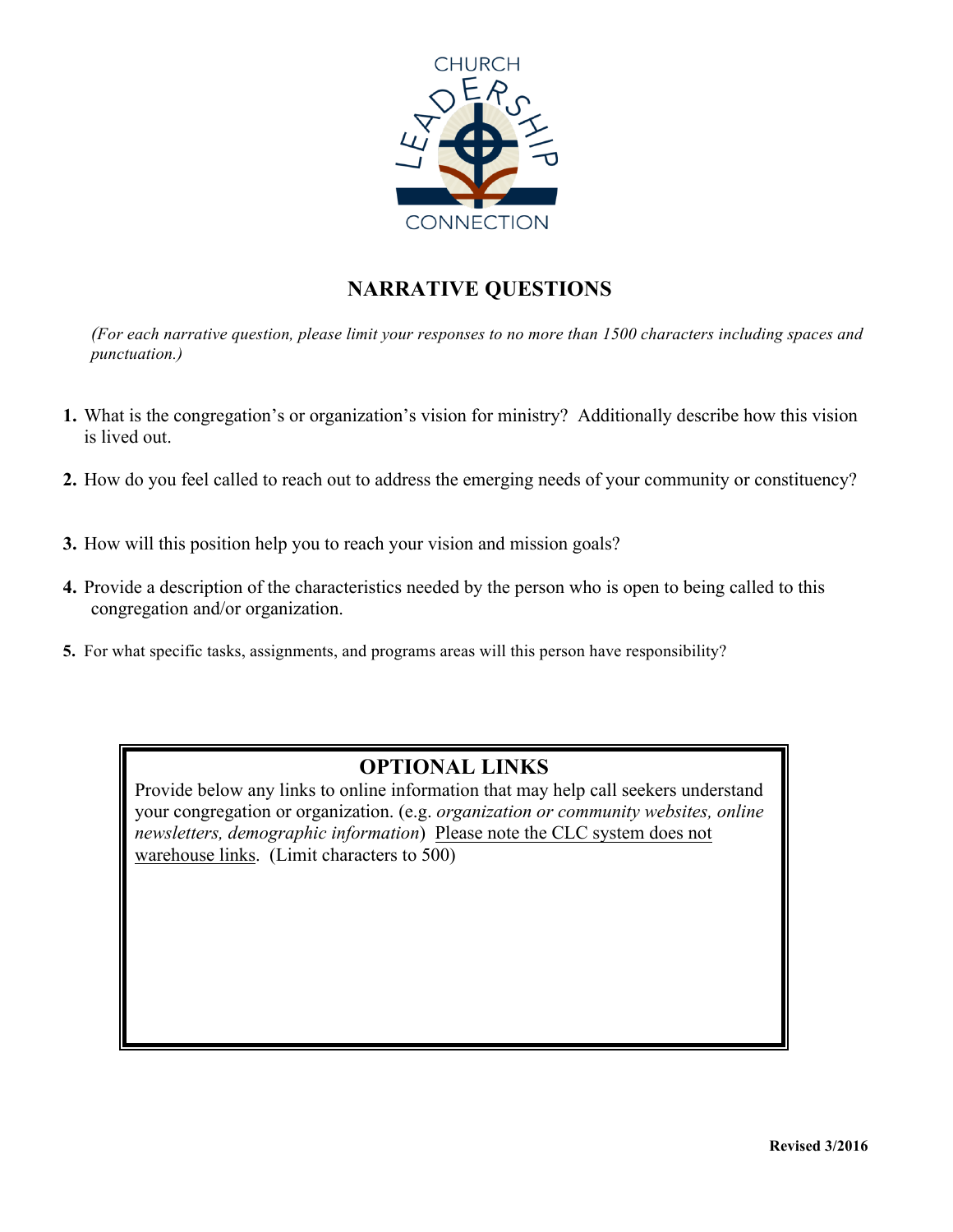

# **\*LEADERSHIP COMPETENCIES**

(Select 10 leadership competencies from the list below that are required for the position.)

| THEOLOGICAL/SPIRITUAL INTERPRETER                                                                                                                                                                                                                                                                                                                             |  |                                                                                                                                                                                                                                                                                                                                                                                 |  |
|---------------------------------------------------------------------------------------------------------------------------------------------------------------------------------------------------------------------------------------------------------------------------------------------------------------------------------------------------------------|--|---------------------------------------------------------------------------------------------------------------------------------------------------------------------------------------------------------------------------------------------------------------------------------------------------------------------------------------------------------------------------------|--|
| <b>Compassionate</b> – having the ability to suffer with<br>others; being motivated by others pain and is<br>called into action as advocate; is motivated by<br>caring for others while concurrently keeping the<br>organizational goals clearly in focus.                                                                                                    |  | Hopeful – maintains stability in the moment and hope for the future;<br>provides direction, guidance, and faith when describing basic needs;<br>and helps followers to see a way through chaos and complexity.                                                                                                                                                                  |  |
| Preaching and Worship Leadership: Is a<br>consistently effective preacher and worship leader;<br>is able to inspire from the pulpit; communicates a<br>clear and consistent message through sermons that<br>are carefully prepared and artfully delivered;<br>projects the identity and character of the<br>congregation through worship leadership presence. |  | Spiritual Maturity: Shows strong personal depth and spiritual<br>grounding; demonstrates integrity by walking the talk and by<br>responding with faithfulness of purpose; is seen by others as<br>trustworthy and authentic; nurtures a rich spiritual life; seeks the<br>wisdom and guidance of appropriate mentors; is able to articulate a<br>clear and consistent theology. |  |
| Lifelong Learner - individuals who use every<br>experience in life as a potential tool for growth;<br>one who pursues continuing education; and those<br>who build on strengths and seek assistance to<br>improve weaknesses.                                                                                                                                 |  | Teacher – creates learning environments where students are active<br>participants as individuals and as members of collaborative groups;<br>designs lesson plans that teach concepts, facts, and theology;<br>effectively uses multiple learning tools to reach a wide variety of<br>learners; revises instructional strategies based upon<br>ministry/organization context.    |  |
|                                                                                                                                                                                                                                                                                                                                                               |  | <b>COMMUNICATION</b>                                                                                                                                                                                                                                                                                                                                                            |  |
| <b>Communicator</b> - Advances the abilities of<br>individuals and the organizations through active<br>listening supported with meaningful oral and<br>written presentation of information.                                                                                                                                                                   |  | Bilingual – having the ability to use two languages, especially with<br>equal or nearly equal fluency; able to use multiple languages in<br>communication.                                                                                                                                                                                                                      |  |
| <b>Public Communicator - Demonstrates a</b><br>comfortable ease when speaking in a variety of<br>settings (both small and large groups); is effective<br>at addressing a variety of topics; can get messages<br>across with the desired effect.                                                                                                               |  | Media Communicator: Has experience developing materials for a<br>variety of written or multimedia forms of communications (print,<br>Internet-based, social media, etc.)                                                                                                                                                                                                        |  |
| Technologically Savvy - the ability to navigate<br>successfully the world of technology using<br>software, blogging, multi-media, and websites as<br>tools for ministry.                                                                                                                                                                                      |  |                                                                                                                                                                                                                                                                                                                                                                                 |  |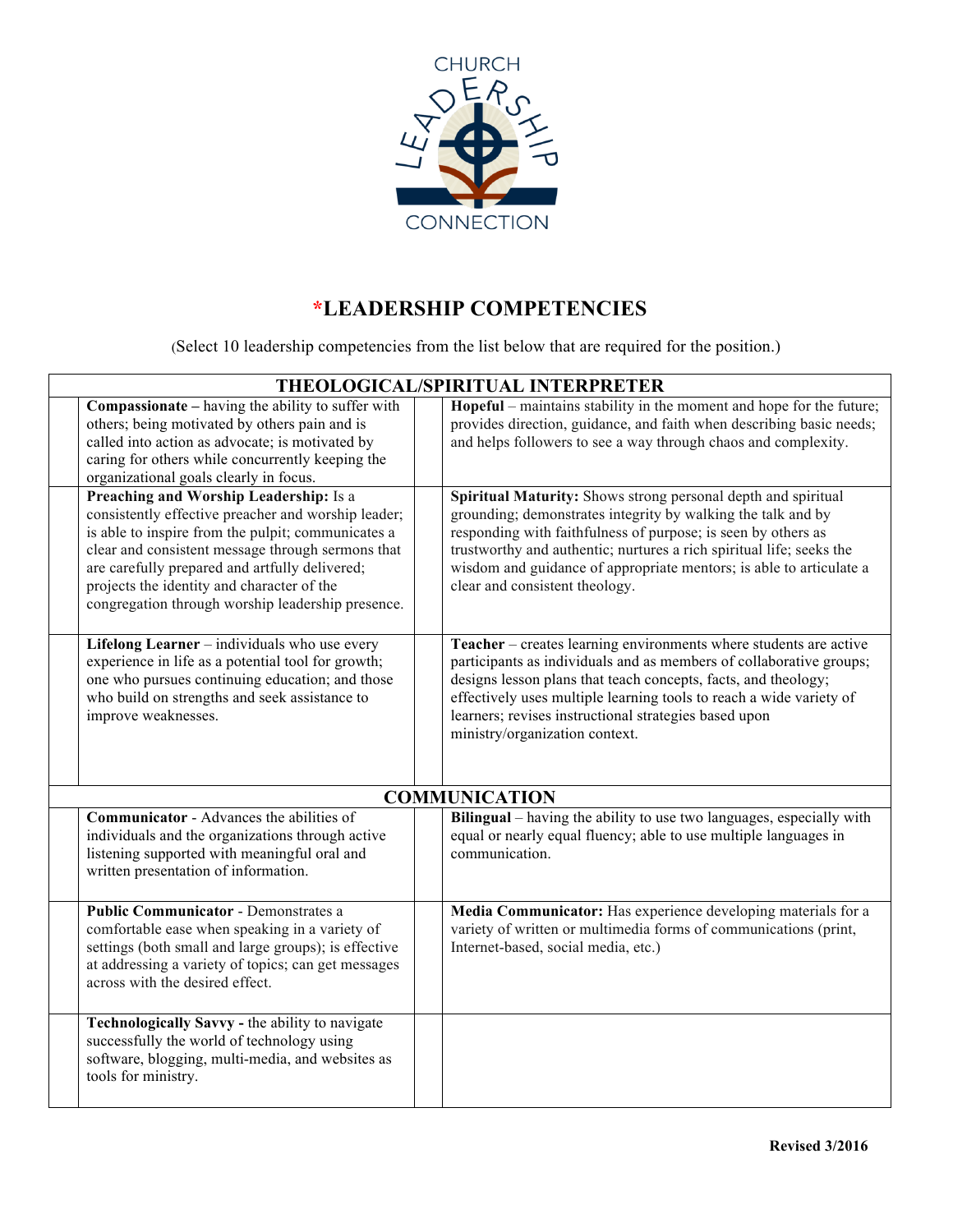

| ORGANIZATIONAL LEADERSHIP                                                                                                                                                                                                                                                                                                                                                             |                                                                                                                                                                                                                                                                                                                                                                                                                                                |  |  |
|---------------------------------------------------------------------------------------------------------------------------------------------------------------------------------------------------------------------------------------------------------------------------------------------------------------------------------------------------------------------------------------|------------------------------------------------------------------------------------------------------------------------------------------------------------------------------------------------------------------------------------------------------------------------------------------------------------------------------------------------------------------------------------------------------------------------------------------------|--|--|
| $\bf{Advisor}$ – an individual others turn to for counsel<br>and guidance; provides coaching; expertise for<br>congregations or other organizations.                                                                                                                                                                                                                                  | <b>Change Agent</b> – having the ability to lead the change process<br>successfully; anchoring the change in the<br>congregation's/organization's vision and mission.                                                                                                                                                                                                                                                                          |  |  |
| <b>Contextualization</b> $-$ the ability to assess<br>accurately the context, environment, history,<br>relationships and uniqueness of a congregation or<br>organization.                                                                                                                                                                                                             | Culturally Proficient - having solid understanding of the norms,<br>values and common behaviors of various peoples, including direct<br>experience working in multiple cultural and cross-cultural settings.                                                                                                                                                                                                                                   |  |  |
| Externally Aware - identifies and keeps informed<br>of the polity of the church and/or the organization;<br>maintains current with laws, regulations, policies,<br>procedures, trends, and developments both<br>internally and in the larger society.                                                                                                                                 | <b>Entrepreneurial</b> - leaders that are creative in using resources;<br>identifies opportunities to develop; is willing to take risks, initiates<br>actions that involve a deliberate risk to achieve a recognized benefit<br>or advantage.                                                                                                                                                                                                  |  |  |
| Risk Taker – persons with the ability to take<br>appropriate risk to accomplish needed goals; one<br>who thinks outside the box and who is not afraid<br>of challenging the status-quo.                                                                                                                                                                                               | Task Manager - Assures that effective controls are developed and<br>maintained to ensure the integrity of the organization; holds self and<br>others accountable for rules and responsibilities; can be relied upon<br>to ensure that projects within areas of specific responsibility are<br>completed in a timely manner and within budget; and monitors and<br>evaluates plans, focuses on results and measuring attainment of<br>outcomes. |  |  |
| Willingness to Engage Conflict: Steps up to<br>conflicts, seeing them as opportunities; reads<br>situations quickly; good at focused listening; can<br>identify common ground and elicit cooperation<br>from others in crafting mutual solutions.                                                                                                                                     | Decision Making: Makes effective decisions, balancing analysis,<br>wisdom, experience, and judgment; is aware of the long term<br>implications of choices made; is generally regarded as offering<br>solutions and suggestions that are correct and effective.                                                                                                                                                                                 |  |  |
| Organizational Agility: Is astute about how<br>congregations and/or organizations work; knows<br>how to get things done through formal and<br>informal channels; understands the importance of<br>supporting good policy, practice, and procedure;<br>appreciates the power in the culture of a<br>congregation; is politically savvy.                                                | Strategy and Vision: Sees ahead clearly, keeping focused on the<br>larger picture; can anticipate future consequences and trends<br>accurately; is future oriented; casts a compelling and inspired vision<br>for a preferred future; sees possibility; crafts breakthrough strategies.                                                                                                                                                        |  |  |
| Financial Manager - deliver results by<br>maximizing organizational effectiveness and<br>sustainability through the best use of available<br>financial resources; allocates and manages<br>finances transparently; implements strategies to<br>achieve operational efficiencies and value for<br>money; puts in place rigorous and comprehensive<br>financial accountability systems. | Funds Developer - maintains the ability to solicit donations used to<br>fund the budget of the organization; effectively expresses the needs<br>for funds to potential donors; responsible for adding new potential<br>donors to the organization's contact list; prepares statement of<br>planned activities and enlists support for mission initiatives.                                                                                     |  |  |
| Collaboration: Has a natural orientation toward<br>getting people to work together; shares wins and<br>successes; fosters open dialogue; lets people finish<br>and be responsible for their work; creates strong<br>feelings of belonging among group members; is a<br>good judge of talent and can accurately assess the                                                             |                                                                                                                                                                                                                                                                                                                                                                                                                                                |  |  |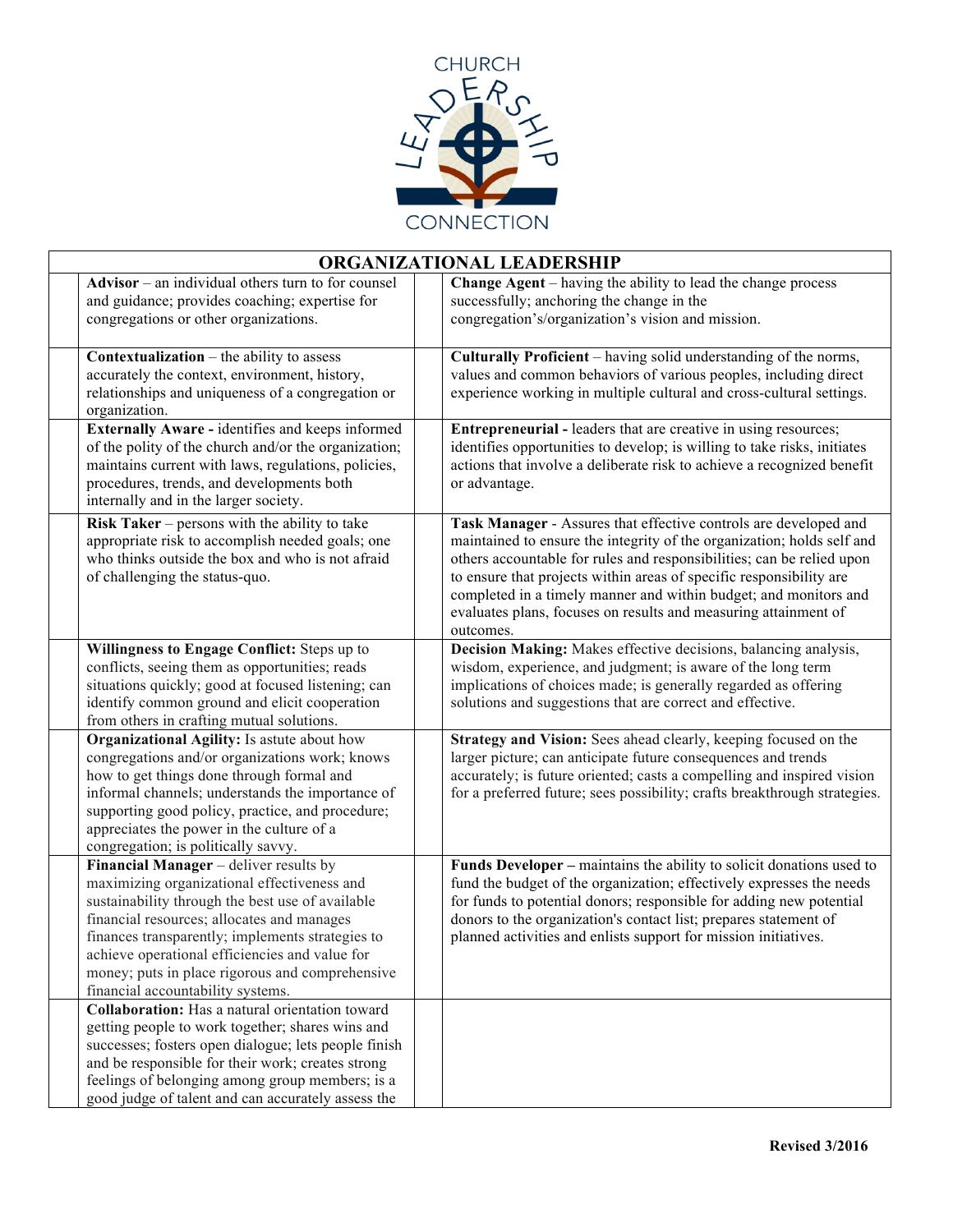

| strengths and limitations of others.                                                                                                                                                                                                                                                                                                                                                                                                    |                                                                                                                                                                                                                                                                                                                                                                              |
|-----------------------------------------------------------------------------------------------------------------------------------------------------------------------------------------------------------------------------------------------------------------------------------------------------------------------------------------------------------------------------------------------------------------------------------------|------------------------------------------------------------------------------------------------------------------------------------------------------------------------------------------------------------------------------------------------------------------------------------------------------------------------------------------------------------------------------|
|                                                                                                                                                                                                                                                                                                                                                                                                                                         | <b>INTERPERSONAL ENGAGEMENT</b>                                                                                                                                                                                                                                                                                                                                              |
| <b>Interpersonal Engagement - Displays a</b><br>consistent ability to build solid relationships of<br>trust and respect inside and outside of the<br>organization; engage people, organizations, and<br>partners in developing goals, executing plans, and<br>delivering results; use negotiation skills and<br>adaptability to encourage recognition of joint<br>concerns, collaboration, and to influence the<br>success of outcomes. | Bridge Builder – possessing a certain responsibility for the unity of<br>the congregation and or organization; works to connect people of<br>different cultures, worldviews, and theological positions.                                                                                                                                                                      |
| Motivator - Creates and sustains an organizational<br>culture which permits others to provide the quality<br>of service essential to high performance. Enables<br>others to acquire the tools and support they need to<br>perform well; and influences others toward a spirit<br>of service and meaningful contributions to mission<br>accomplishment.                                                                                  | Personal Resilience: Learns from adversity and failure; picks up on<br>the need to change personal, interpersonal, and leadership behaviors;<br>deals well with ambiguity; copes effectively with change; can decide<br>and act without having the total picture; comfortably handles risk<br>and uncertainty; seeks feedback; expresses personal regret when<br>appropriate |
| Initiative: Demonstrates ambition is highly<br>motivated; is action oriented and full of energy for<br>things seen as challenging; seizes opportunity;<br>pushes self and others to achieve desired results.                                                                                                                                                                                                                            | Flexibility - Adapts behavior and work methods in response to new<br>information, changing conditions, unexpected obstacles, or<br>ambiguity; remains open to new ideas and approaches; and works<br>concurrently on related and conflicting priorities without losing<br>focus or attention.                                                                                |
| Self Differentiation: Demonstrates strong and<br>appropriate personal boundaries in relationships;<br>has a healthy appreciation of self, without being<br>egotistical; is emotionally mature; can maintain a<br>less- anxious presence in the midst of turmoil; is<br>not overly dependent upon outside affirmation;<br>works to build a strong personal support system.                                                               |                                                                                                                                                                                                                                                                                                                                                                              |

**\*COMPENSATION AND HOUSING:** *A range is needed for matching purposes. The maximum salary is not published anywhere*. Effective salary is cash salary plus housing allowance or manse value and other compensation considered "effective salary" by the Board of Pensions of the PC (U.S.A.)

See Effective Salary Definition at Board of Pensions.

Housing Type Manse

Minimum *Effective* Salary \$

Housing Allowance

**Communist Communist Communist Communist Communist Communist Communist Communist Communist Communist Communist Communist Communist Communist Communist Communist Communist Communist Communist Communist Communist Communist C** 

Not Applicable *(For Non-pastoral Positions Only)*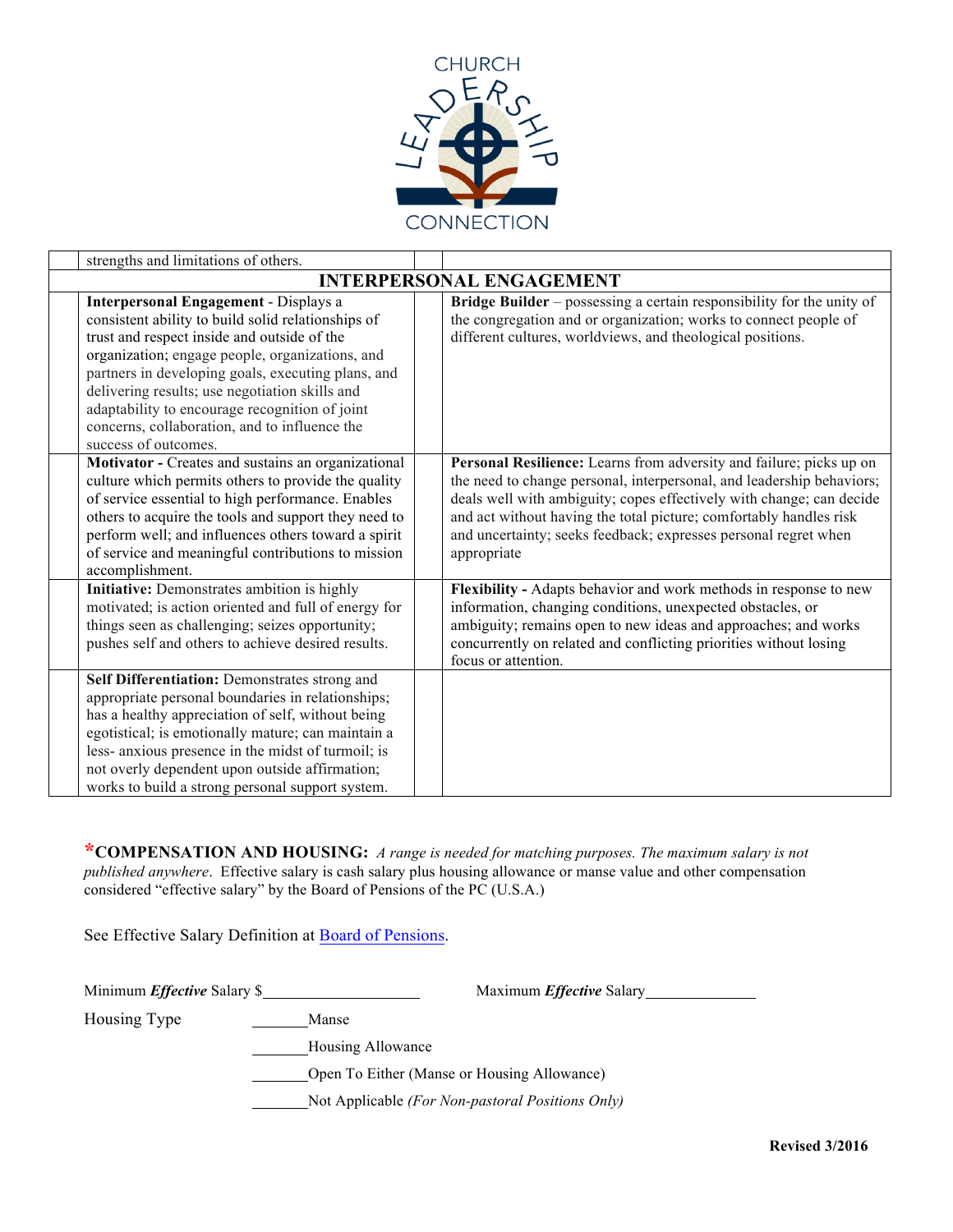

### **\*EQUAL EMPLOYMENT OPPORTUNITY**

The unity of believers in Christ is reflected in the rich diversity of the Church's membership. In Christ, by the power of the Spirit, God unites persons through baptism regardless of race, ethnicity, age, sex, disability, geography, or theological conviction. There is therefore, no place in the life of the Church for discrimination against any person. The Presbyterian Church (U.S.A.) shall guarantee full participation and representation in its worship, governance, and emerging life to all persons or groups within its membership. No member shall be denied participation or representation for any reason other than stated in this Constitution. (F-1.0403)

Each Pastor Nominating committee and Search committee is expected to undertake its search for a Teaching Elder in a manner consistent with the good news that in the church "….*as many of you as were baptized into Christ have put on Christ. There is neither Jew nor Greek, there is neither slave nor free, there is neither male nor female; for you are all one in Christ Jesus."*

Has the Pastor Nominating Committee and Search Committee affirmed its intention to follow the Form of Government in this regard?

> \_\_\_\_ Yes \_\_\_\_ No

#### **REFERENCES (Limit 3)**

**Below, please list three persons who know your congregation. You might list your Presbytery leadership, a neighboring pastor, or other persons whom you believe can give a clear and accurate reference for your congregation.**

| Name                                                                                                                                                                                                                             |  |  |
|----------------------------------------------------------------------------------------------------------------------------------------------------------------------------------------------------------------------------------|--|--|
|                                                                                                                                                                                                                                  |  |  |
|                                                                                                                                                                                                                                  |  |  |
|                                                                                                                                                                                                                                  |  |  |
|                                                                                                                                                                                                                                  |  |  |
|                                                                                                                                                                                                                                  |  |  |
| Name                                                                                                                                                                                                                             |  |  |
|                                                                                                                                                                                                                                  |  |  |
|                                                                                                                                                                                                                                  |  |  |
| Relation                                                                                                                                                                                                                         |  |  |
| $E-mail$ and $I$ and $I$ and $I$ and $I$ and $I$ and $I$ and $I$ and $I$ and $I$ and $I$ and $I$ and $I$ and $I$ and $I$ and $I$ and $I$ and $I$ and $I$ and $I$ and $I$ and $I$ and $I$ and $I$ and $I$ and $I$ and $I$ and $I$ |  |  |
|                                                                                                                                                                                                                                  |  |  |